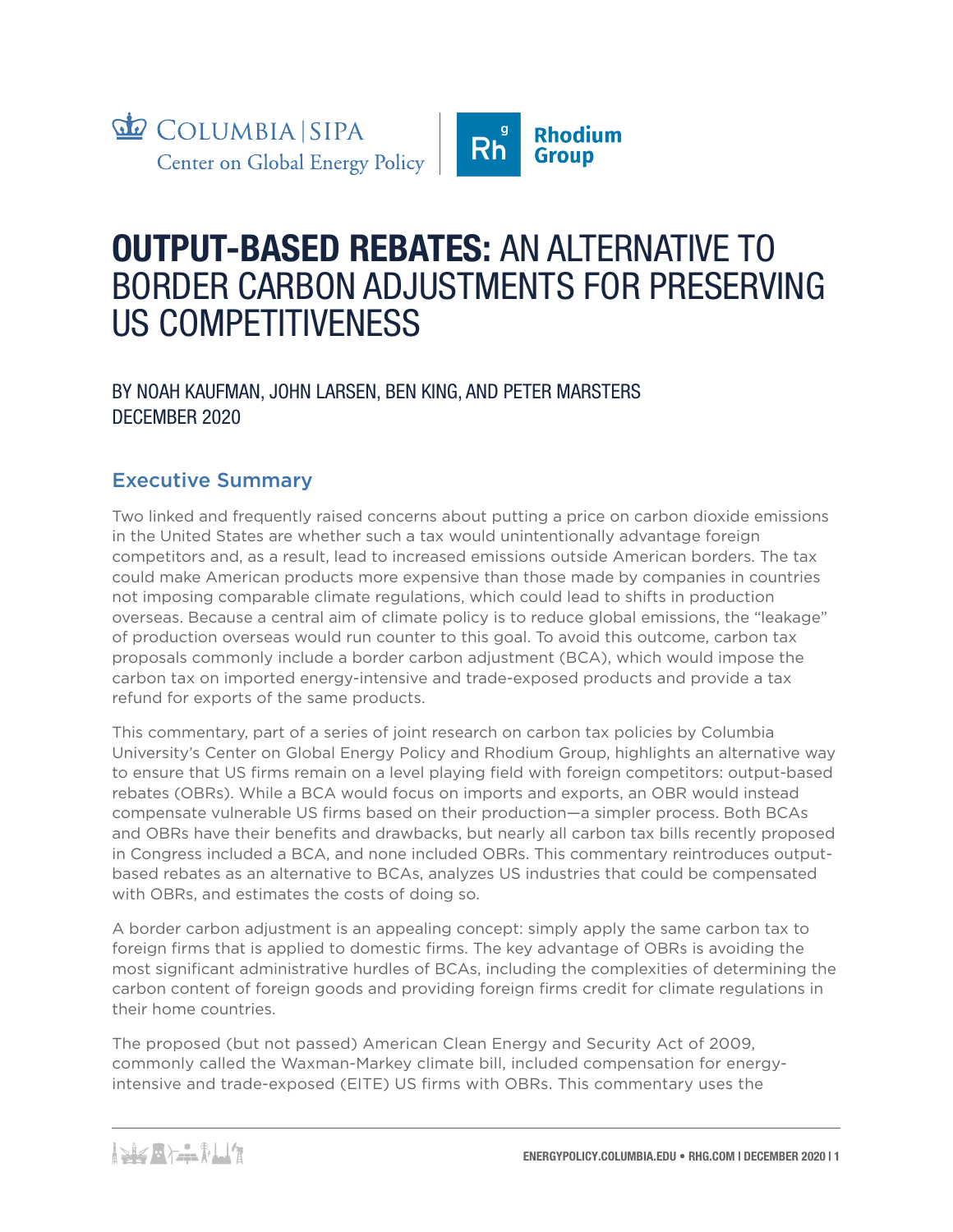Waxman-Markey proposal as a guidepost to analyze the potential scope and costs of OBRs today. The results show:

- While 46 industries would have been eligible for OBRs under Waxman-Markey, using the same thresholds for EITE industries, just 14 industries would be eligible today. The single biggest driver of this change is the fall in energy prices that has lowered the energy intensity of these US industries.
- Waxman-Markey would have granted OBRs to industries with annual carbon dioxide emissions of 731 million metric tons in 2006; those same industries emitted 496 million metric tons in 2018. Using the Waxman-Markey thresholds, the 14 industries that would still be eligible today emitted 174 million metric tons of  $CO<sub>2</sub>$  in 2018.
- The annual cost of OBRs could range from 3 to 10 percent of the revenue from a carbon tax (roughly \$4 to \$13 billion per year for a \$25 per ton carbon tax), depending on which industries are covered by the program.

Policy makers designing OBRs would need to carefully balance trade-offs associated with industry eligibility and the structure and level of compensation. They should also be wary of unintended consequences like providing additional support for polluting facilities near disadvantaged communities.

#### Introduction

Experts have long recommended a price on carbon throughout the economy as an important part of a comprehensive climate change strategy. Eleven carbon pricing policies have been proposed in the US Congress in 2019 and 2020.

However, unilaterally imposing a carbon tax raises concerns about the competitiveness of businesses in certain domestic industries. Some domestic firms that pay a carbon tax as part of their production costs are unable to pass on some or all of those costs to customers in the form of higher product prices. This situation is most likely to occur for producers that have a relatively high carbon cost of production and compete against foreign companies that are not subject to comparable regulations from their own governments (these industries are commonly referred to as energy-intensive and trade-exposed [EITE] industries). Without a remedy, firms may reduce or eliminate production of such products, potentially ceding market share, or they may flee the country and resume production elsewhere (offshoring). Thus, emissions would decline in the United States but increase somewhere else in the global economy, which is one (but not the only<sup>1</sup>) important source of "emissions leakage.

Fortunately, there are several ways to avoid these adverse outcomes by combining a carbon tax with a mechanism that levels the playing field for domestic firms while retaining incentives to reduce emissions.

From the starting point of a national carbon tax, putting domestic and foreign firms on equal footing requires increasing costs for foreign producers, reducing costs for domestic producers, or both. This analysis looks at two major policy tools that accomplish this: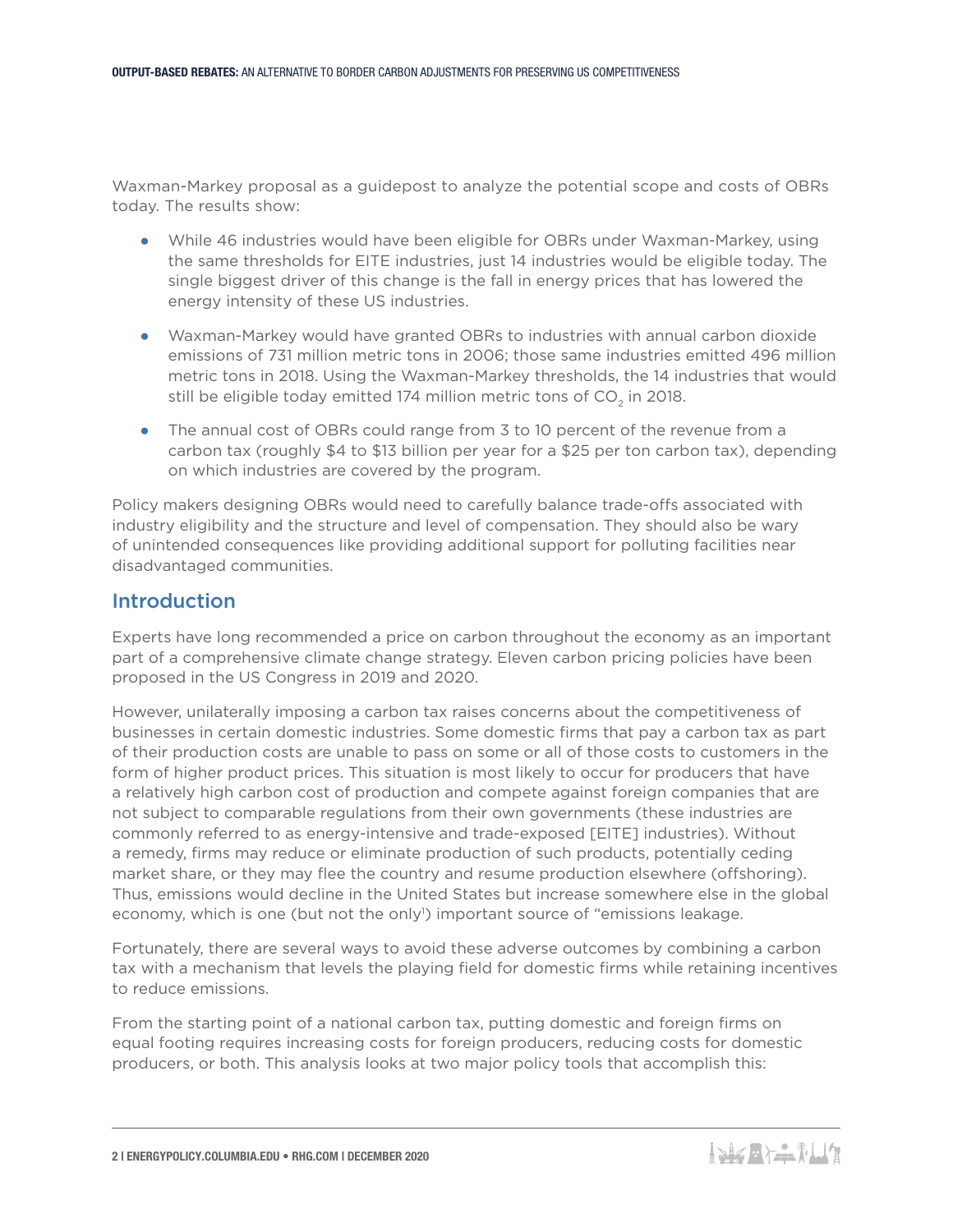- Border carbon adjustments (BCAs), which impose a fee on imported energy-intensive and trade-exposed products and a refund for exports of the same products.
- Output-based rebates (OBRs), which consist of payments to energy-intensive and trade-exposed firms based on their production.

Of the 11 carbon pricing policies that have been introduced in the current US Congress (ten carbon taxes and one cap-and-trade program $)^2$ , all but one include a BCA. None of these proposals includes OBRs.

The purpose of this commentary is to discuss OBRs as an alternative to BCAs for addressing competitiveness and leakage concerns alongside a carbon price. The piece explains why policy makers may wish to consider an alternative to a BCA, and it describes OBRs and how they compare to BCAs across various metrics. Finally, an analysis covers what OBRs might entail in practice, including the industries likely to receive rebates and how much such a program might cost.

## Challenges Surrounding the Effectiveness and Administrability of BCAs

The near-universal adoption of BCAs in recent carbon pricing proposals $3$  may give the impression of a widespread consensus that BCAs *should* be included in carbon pricing legislation. But the extensive literature on BCAs tells a more nuanced story. It points to a BCA as an elegant and perhaps *theoretically* optimal approach to addressing concerns that the unilateral adoption of a carbon price could harm domestic competitiveness and cause emissions leakage. But the literature also notes the serious challenges of successfully implementing BCAs,<sup>4</sup> without a consensus on whether these challenges can be sufficiently overcome.

Specifically, the literature suggests at least three major challenges.

First, while in theory a BCA would tax imports and provide a rebate to exports based on carbon intensity, in reality, a BCA would only apply to a small subset of imports and exports because it would be administratively infeasible to apply the BCA to thousands of internationally traded products.<sup>5</sup> But application to only a portion of products would create unintended consequences; for example, if a BCA covers imports of steel but not imports of cars made with steel, then it might provide an incentive to shift car manufacturing outside of the United States.<sup>6</sup>

A second challenge is determining the carbon content of the imported products covered by the BCA. It would be difficult to estimate the actual carbon content of every product, and, even if that were possible, foreign producers could sell their cleaner products in the United States and their dirtier products in markets with less stringent regulations. To provide the right incentives, the fee should ideally be assessed based on the total emissions caused by the production of the specific imported product at a given time, but that depends on the characteristics of the exporting country's energy system and is probably not administratively feasible to determine.<sup>7</sup> Some scholars have proposed an imperfect middle ground, whereby foreign products are charged based on the average carbon intensity of a firm's production in each exporting country.<sup>8</sup>

A third challenge relates to regulations in other countries. Some proposals suggest applying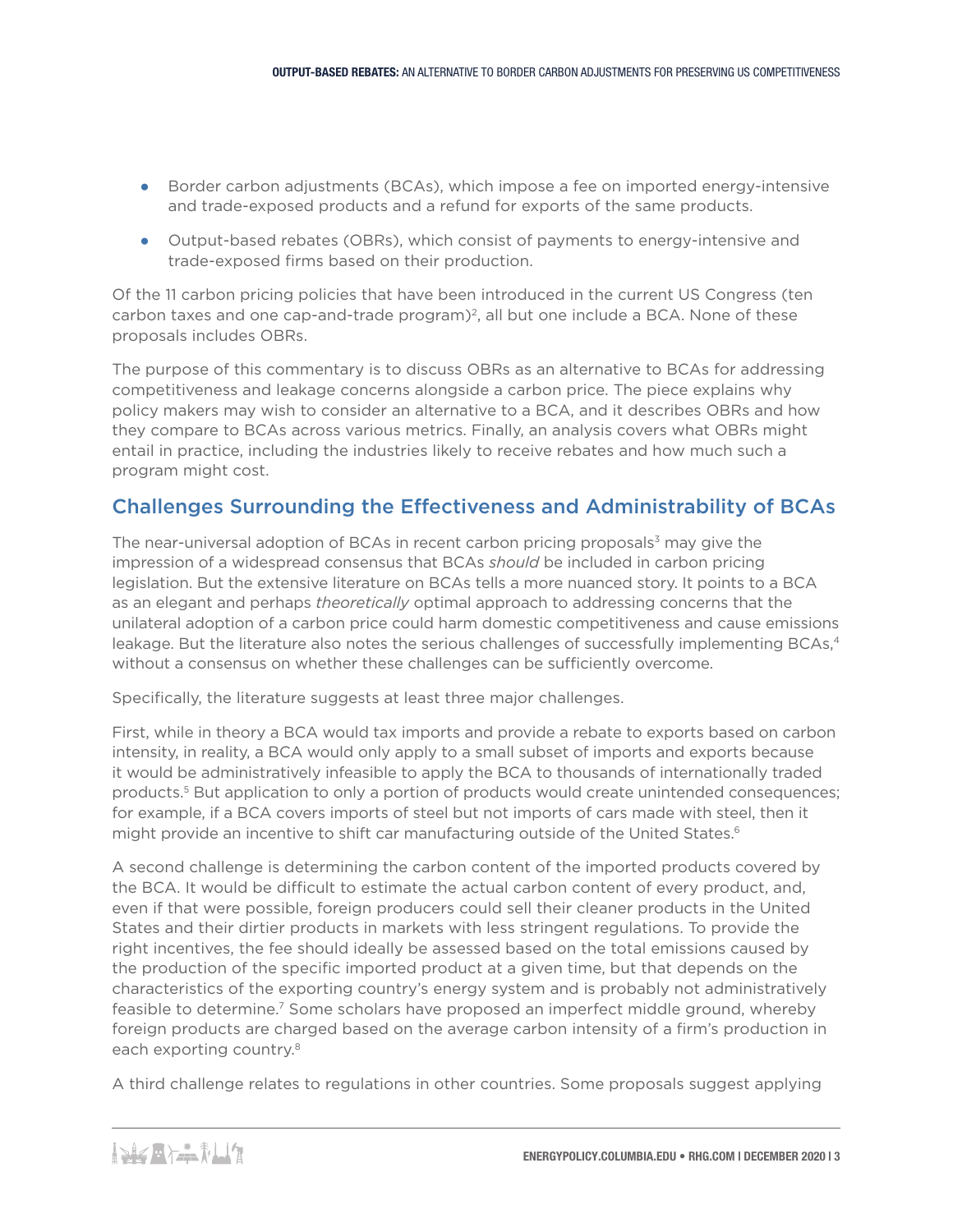the fee equally to all imports, regardless of whether the emissions of foreign competitors are comparably regulated at home.9 This would cause some products to be taxed or regulated twice for the same emissions unless the home country put in place a reciprocal BCA. Other proposals suggest charging a lower (or zero) fee on imports from countries with climate regulations. However, no countries' climate policies consist of a simple carbon price; they are patchworks of regulations and subsidies that are difficult to objectively convert into a single metric. Additionally, some scholars are concerned such an approach could violate the principles of non-discrimination required by international trade law.10 However, others assert that accounting for other countries' regulations is the best way to comply with the rules of the World Trade Organization.<sup>11</sup>

To be sure, there are plausible solutions to each of these challenges. However, in combination they present significant enough obstacles that policymakers would do well to also consider other approaches. A primary alternative strategy to a BCA is an output-based rebate (OBR).

## Explaining Output-Based Rebates

Under an output-based rebate, domestic producers of EITE products would receive a payment for every unit of production in addition to paying a tax on the carbon they emit. The size of the rebate payment could be designed to compensate a typical producer for its carbon tax payments using emissions intensity "benchmarks" that reflect the typical emissions rate for domestic producers of that product. For producers that emit at a rate higher than the established benchmark, their carbon tax payments would exceed the rebates they receive; the opposite would be the case for producers that emit at a rate lower than the benchmark. Figure 1 shows how this would work in practice.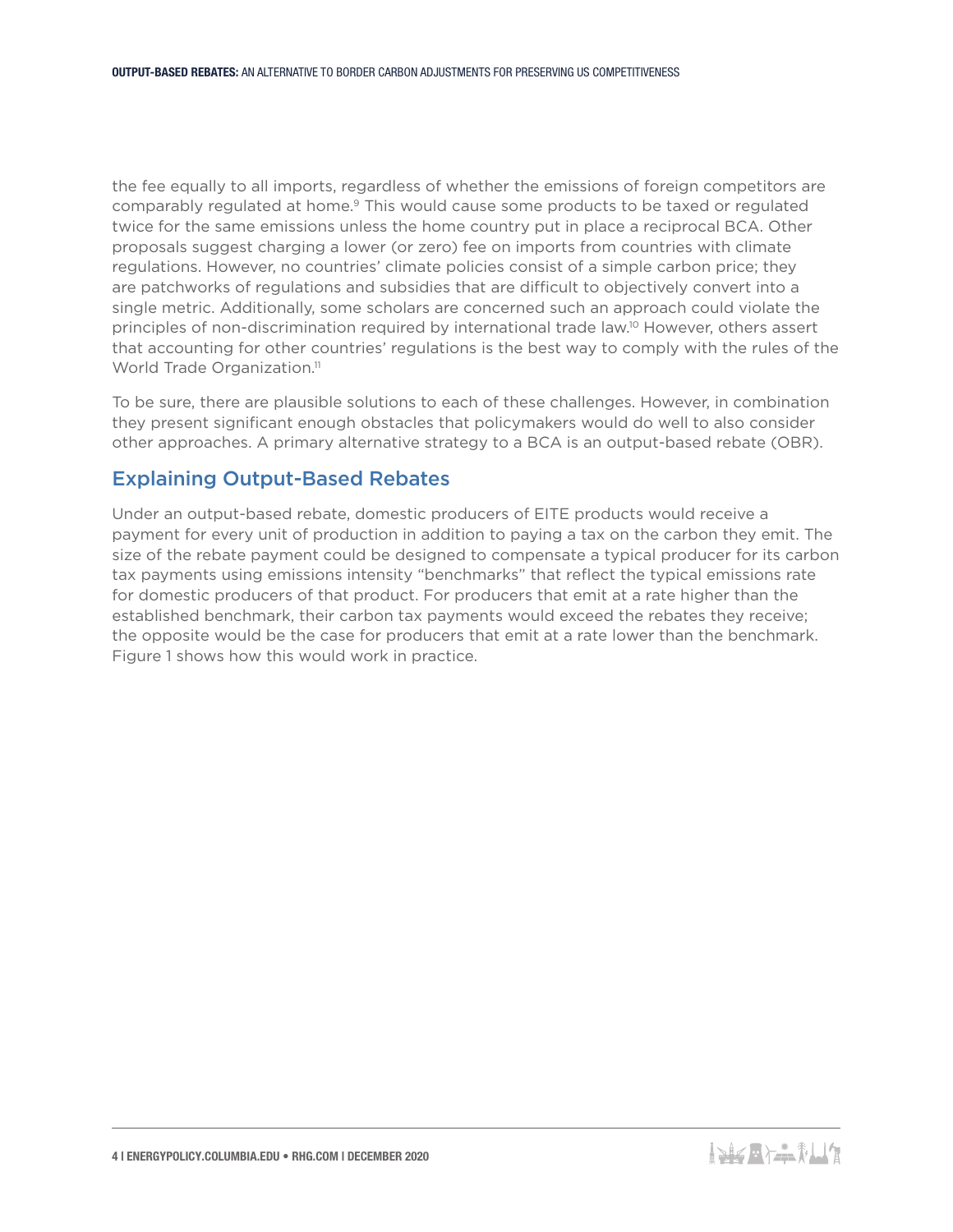**Figure 1:** Output-based rebates example



By offsetting the higher production costs arising from the carbon price, output-based rebates can put domestic firms back on a level playing field with foreign competitors that are not subject to comparable regulations, thus keeping American firms competitive.

Importantly, an OBR compensates domestic firms while retaining the most important incentive of the carbon price: increasing the relative price of more carbon-intensive inputs to production.

Indeed, as part of its carbon pricing policy, Canada has an "Output-Based Pricing System" which gives firms rebates, in the form of tax credits, based on their production. For example, the emissions-rate benchmark for gray cement is 0.733 tons of CO2 emitted for every ton of cement.12 That means all firms receive a payment equal to 73 percent of the carbon tax for every ton of cement they produce. If a firm emits less than 0.733 tons of  $CO<sub>2</sub>$  per ton of cement, it would receive tax credits in excess of its carbon tax bill. If, on the other hand, the firm's emissions rate is higher than the 0.733 benchmark, its carbon tax payments would exceed the value of its tax credits.<sup>13</sup>

A carbon price also reduces emissions by raising the relative costs of carbon-intensive products to consumers, causing them to consume less; however, output-based rebates could wind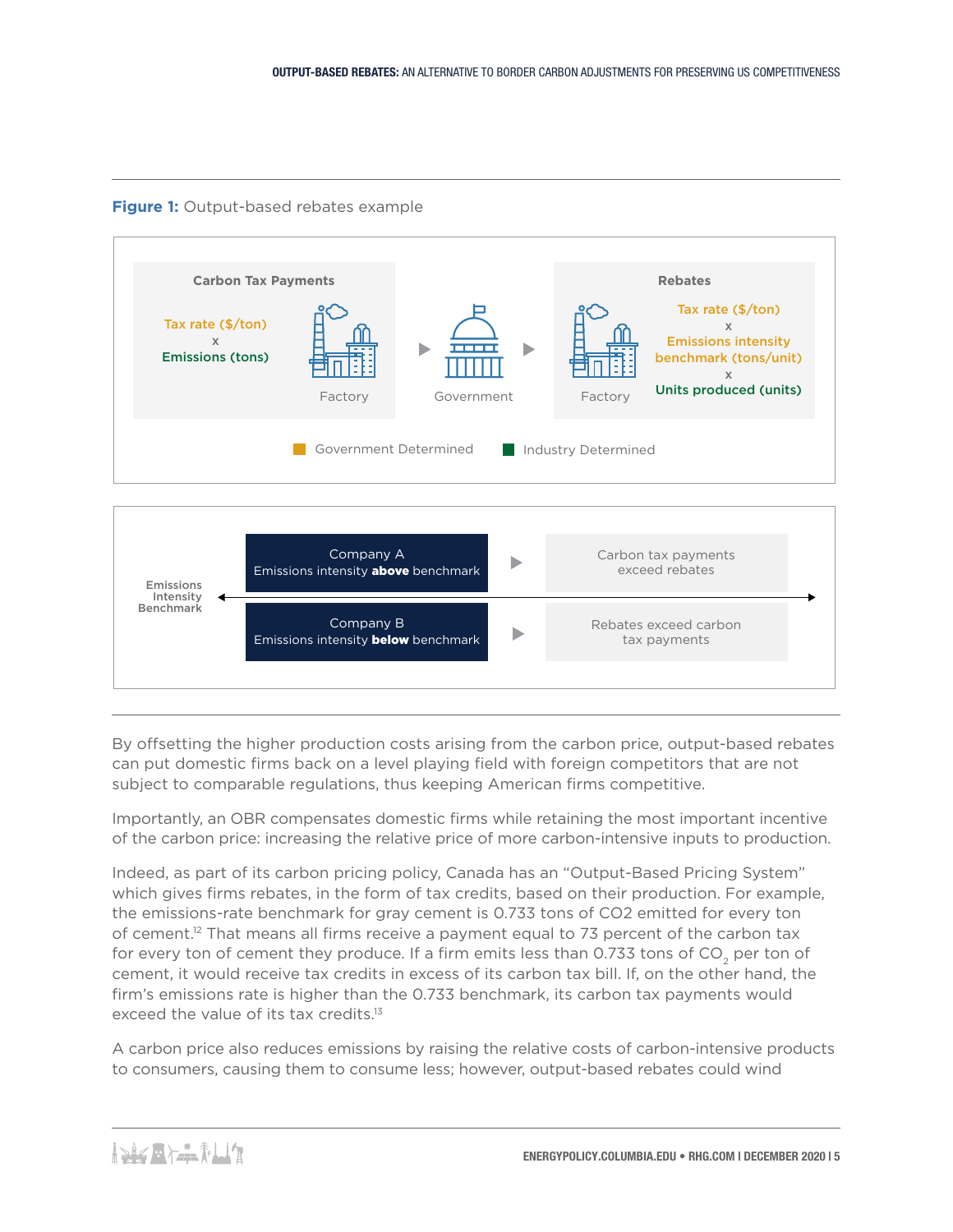up enabling producers to avoid raising prices, thus dampening this channel for emissions reductions. And if the OBR (or BCA for that matter) props up polluting domestic companies, communities adjacent to the facilities—often populated by people of color or with low incomes—could be negatively affected by the government intervention. In designing OBRs (discussed below), policymakers must balance many priorities, including retaining appropriate incentives to reduce emissions, keeping domestic producers on a level playing field with foreign competitors, and minimizing the costs of the rebates.

The major differences between OBRs and BCAs are outlined in Table 1.

|                                                          | No mechanism                                                                                  | <b>Output-based rebates</b>                                                                                                                                                            | <b>Border carbon adjustments</b>                                                                                                                                                                                |
|----------------------------------------------------------|-----------------------------------------------------------------------------------------------|----------------------------------------------------------------------------------------------------------------------------------------------------------------------------------------|-----------------------------------------------------------------------------------------------------------------------------------------------------------------------------------------------------------------|
| Covered<br>entities                                      | None.                                                                                         | Select energy-intensive and<br>trade-exposed firms.                                                                                                                                    | Select energy-intensive and<br>trade-exposed firms.                                                                                                                                                             |
| <b>Reduces</b><br>emissions<br>leakage?                  | No.                                                                                           | Yes. Compensation puts<br>domestic firms on a level<br>playing field with foreign<br>competitors.                                                                                      | Yes. A fee on imports and a<br>rebate on exports puts domestic<br>firms on a level playing field with<br>foreign competitors.                                                                                   |
| Implementation<br>hurdles                                | None.                                                                                         | Small, due to the<br>administration of the<br>program.                                                                                                                                 | Medium/large, due to the need<br>to assign a carbon context to<br>covered imports and (potentially)<br>a different approach for each<br>country.                                                                |
| Carbon<br>reduction<br>incentive for<br>covered entities | Full incentive<br>for domestic<br>firms, but foreign<br>emissions may rise<br>due to leakage. | Partial. Producers retain<br>the incentive to reduce<br>emissions, but consumers<br>may not.                                                                                           | Producers and consumers retain<br>the full incentive to reduce<br>emissions.                                                                                                                                    |
| Risk of<br>international<br>trade issues                 | None.                                                                                         | Small. Foreign countries<br>might object or retaliate<br>to rebates if they are seen<br>to improperly benefit US<br>firms.                                                             | Medium. A fee on imports<br>increases the risk that foreign<br>countries might object or<br>implement retaliatory tariffs.                                                                                      |
| Unintended<br>consequences<br>of partial<br>coverage     | None.                                                                                         | Small. Due to the reduced<br>administrative burden.<br>more industries could be<br>covered compared to a<br>BCA, thus avoiding some<br>unintended consequences<br>of partial coverage. | Medium. Failing to cover certain<br>non-EITE products could lead to<br>offshoring of these industries.                                                                                                          |
| Costs                                                    | None.                                                                                         | Would require use of<br>government revenue.                                                                                                                                            | Depends on the balance of<br>carbon embodied in trade.<br>Taxes raised from emissions<br>on imported goods will raise<br>revenue, while rebates for taxes<br>imposed on exported goods will<br>require revenue. |

#### **Table 1:** General comparison of policies addressing emissions leakage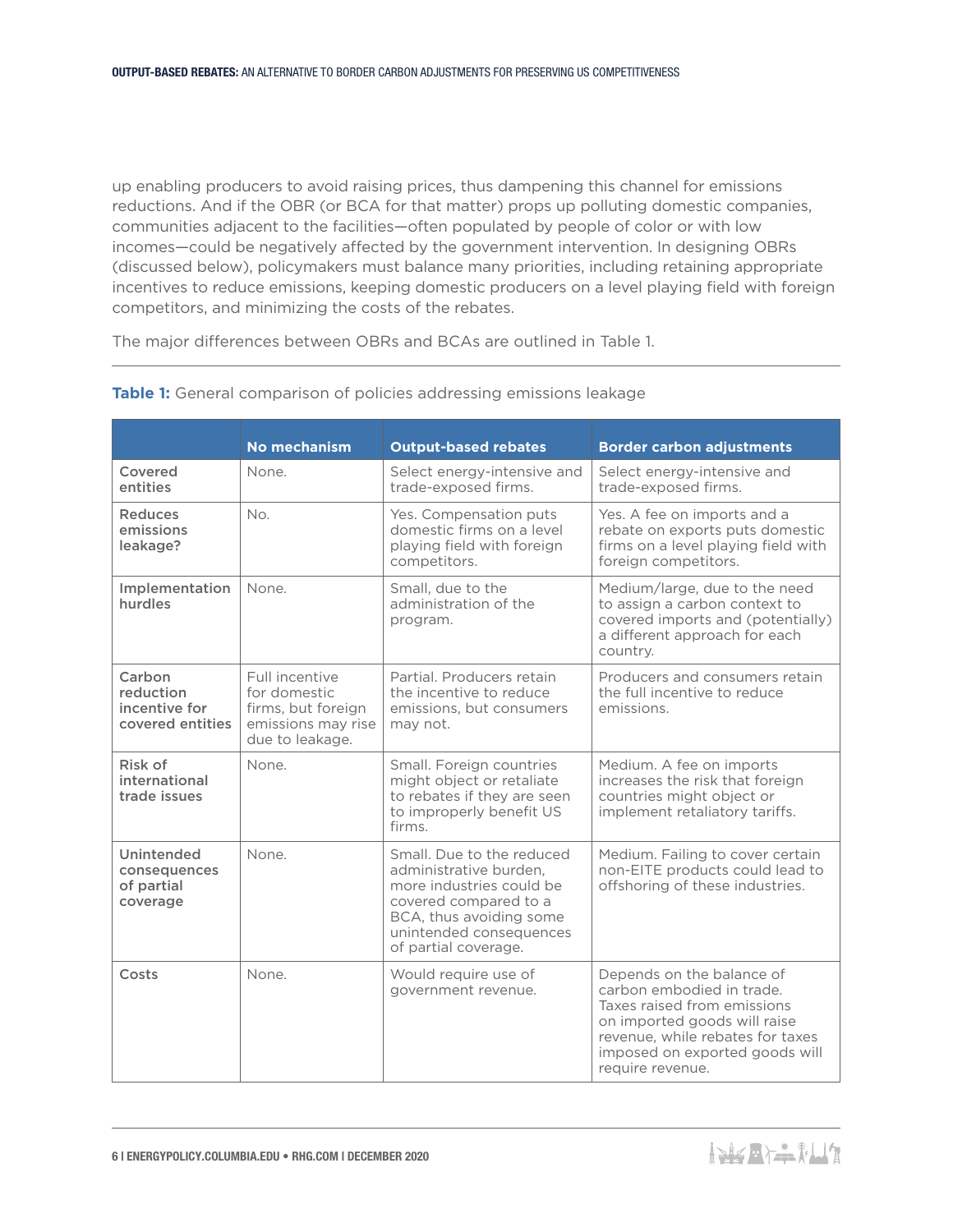The practical challenges of implementing an OBR may be substantially lower than implementing a BCA. After all, OBRs avoid the complexities of determining the carbon content of foreign goods and accounting for foreign climate regulations, and they may enable covering a broader set of industries.

However, OBRs are not without their own challenges. The design of output-based rebates involves numerous important decisions:

- *Determining which industries are eligible for payments.* Similar to BCAs, OBRs are likely to target EITE industries that face the largest risks from a unilateral carbon tax. Addressing that challenge requires developing metrics to assess this vulnerability, such as energy- (or carbon-) intensity of production and trade exposure, and thresholds of eligibility for each metric.
- *How to determine benchmarks.* With product-specific payments, policymakers need to decide how to group US products. A smaller number of broadly defined groups would ease administrative burdens, while a larger number of more narrowly defined groups would facilitate accurately compensating firms for their carbon pricing payments. For example, there are multiple ways to make steel, which have very different greenhouse gas (GHG) profiles; policymakers would need to decide whether different methods of producing steel would be subject to different benchmarks.
- *The level of the subsidy.* Eligible firms receive payments based on firm-specific production and product-specific emissions rates. The emissions rate could be tied to the average emissions rate in each industry, so the industry as a whole is compensated for its carbon price payments, or it could be tied to a high-performing firm (say the 90th percentile of emissions rates). Alternatively, the payments could be based on historical emissions rates and production, or they could be updated on an ongoing basis.
- *How to pay eligible firms.* Payment of the rebates could be separate from other government obligations or tied to existing obligations, such as corporate income taxes.
- *The lifetime of the program.* The output-based rebate program could be a permanent feature of the carbon pricing legislation, or it could phase out over time. An OBR could even eventually be supplanted by a BCA if policymakers determine a BCA is the better approach but cannot be implemented right away.

Including output-based rebates in carbon pricing legislation is not a new idea. Economists have long pointed to OBRs as an alternative to BCAs.<sup>14</sup> Output-based rebates resemble free allocations of emissions allowances, a common practice in emissions trading programs around the world, including California's cap-and-trade program and the European Union Emissions Trading System (the EU recently announced its intention to add a border carbon adjustment).<sup>15</sup> However, as noted above, none of the 10 carbon tax bills proposed in the US Congress in 2019–2020 includes output-based rebates.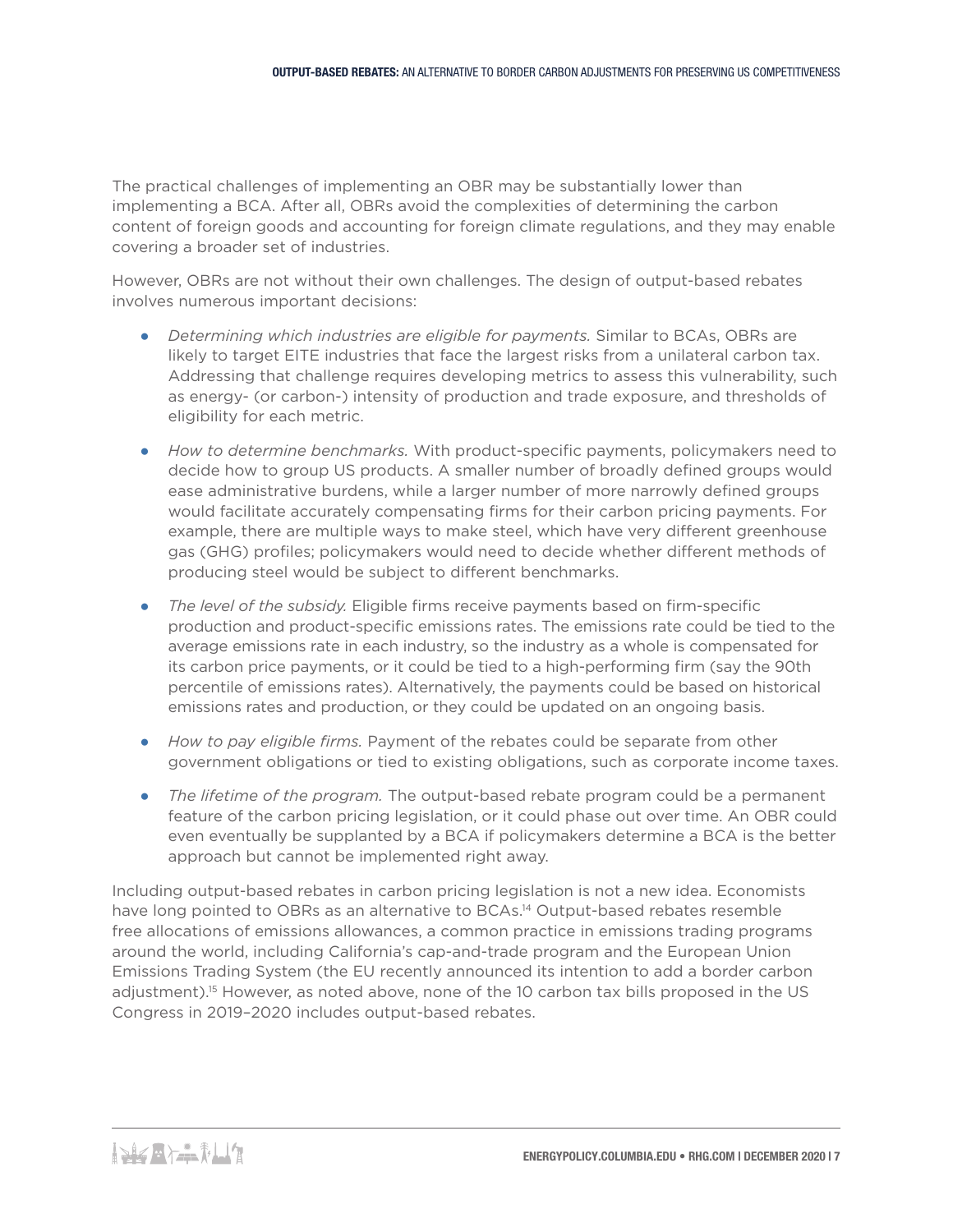## Which Industries Might Be Eligible for Output-Based Rebates?

If the primary goal of OBRs is to maintain competitiveness and avoid emissions leakage in the presence of a domestic carbon price, firms should be eligible only if they are truly energy-intensive and trade-exposed. Not all industries are so exposed to international trade that they cannot pass on the costs of carbon to consumers, and not all industries are so energy-intensive that they would see large increases in production costs due to a carbon price. Of course, in practice, politics may also influence decisions about which firms are eligible for rebates.

Deciding which firms receive OBRs is as much an art as a science. The American Clean Energy and Security Act, commonly called the Waxman-Markey climate bill, was introduced in 2009 and included output-based rebates in an attempt to address concerns about competitiveness and leakage. In doing so, the drafters constructed a framework to identify industries that were highly energy- (or greenhouse gas-) intensive and trade-exposed.<sup>16</sup>

To be considered an EITE under Waxman-Markey, an industry<sup>17</sup> needed to have an energy or greenhouse gas intensity of at least 5 percent and a trade intensity of at least 15 percent, or it needed to have a "very high" energy or greenhouse gas intensity, exceeding 20 percent on one of those metrics. These metrics are defined in Table 2.

| <b>Metric</b>            | <b>Formula</b>                          |  |
|--------------------------|-----------------------------------------|--|
| Energy intensity         | Electricity cost + Fuel cost            |  |
|                          | Value of shipments                      |  |
| Greenhouse gas intensity | Greenhouse gas emissions x Carbon price |  |
|                          | Value of shipments                      |  |
| Trade intensity          | Total imports + Total exports           |  |
|                          | Value of shipments + Total imports      |  |

#### **Table 2:** Waxman-Markey metrics for OBR eligibility

Assessing whether the chosen industries, metrics, or thresholds from Waxman-Markey are appropriate is outside the scope of this commentary. We borrow the Waxman-Markey framework to develop two scenarios for potential eligibility for output-based rebates: (1) we assume the same industries deemed eligible by the Waxman-Markey bill are eligible today; (2) we use the same metrics and thresholds as the Waxman-Markey bill to determine which industries would be deemed eligible today, more than a decade after the bill was introduced.

In response to a request from a group of senators, the Environmental Protection Agency produced a report analyzing the expected impacts of Waxman-Markey.18 The 2009 report identified 46 industries as "presumptively eligible" for OBRs (referred to as "output-based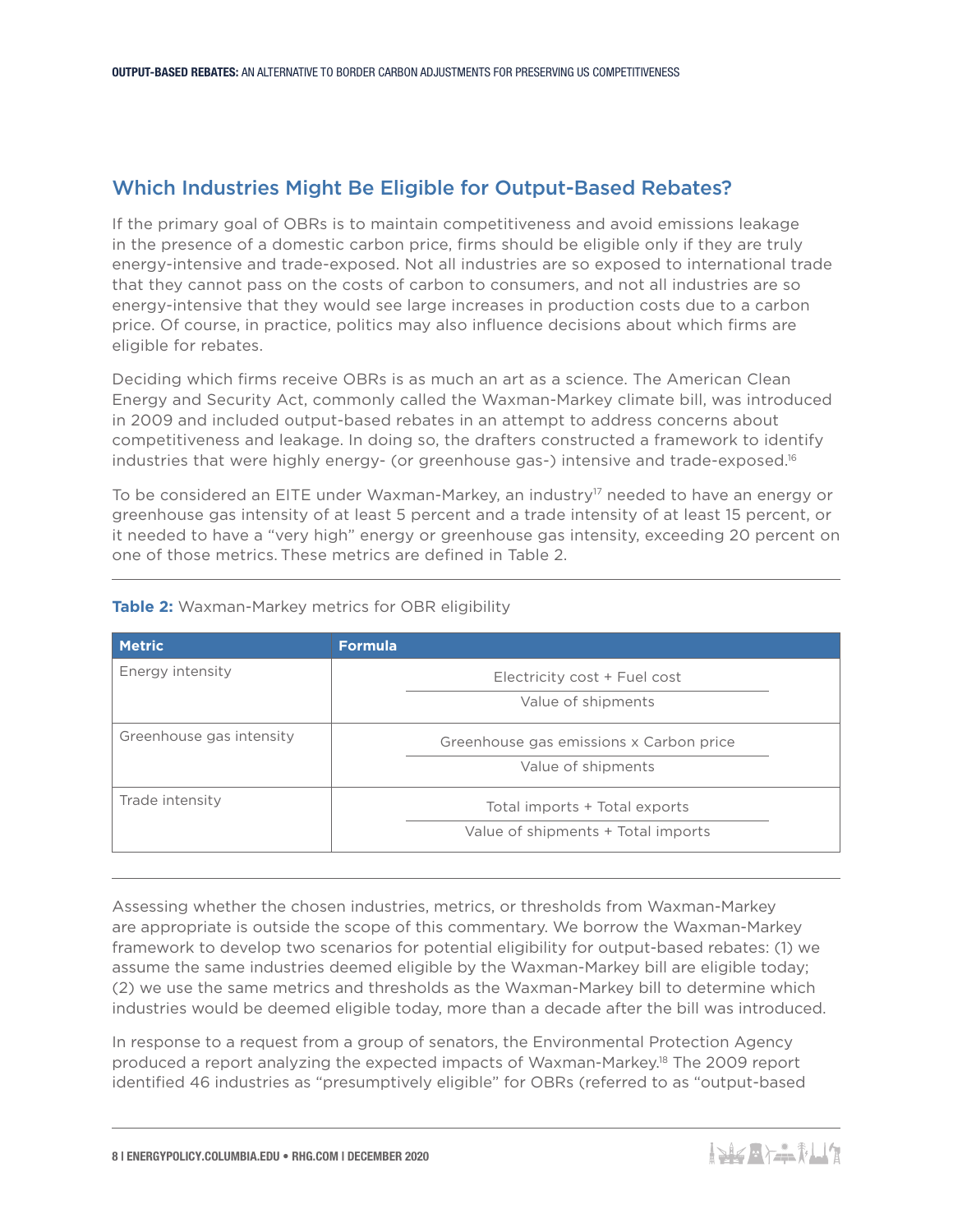allowance allocations" in the bill) based on data assembled from 2006 (for GHGs) and 2007 (for trade and other economic indicators). The highest-emitting industries were iron and steel mills (134 MMT), cement manufacturing (85 MMT), and organic chemical manufacturing (54 MMT). All but one industry, lime manufacturing, met the bill's threshold for trade exposure. (The trade exposure of most eligible industries far exceeded the 15 percent threshold.) Lime was still deemed eligible due to its high GHG intensity of 33 percent. Most of these industries involve the production of commodities traded globally in open, competitive markets and presumably would have had difficulty passing on a substantial cost increase associated with a carbon price.

We compare data from the time period used for Waxman-Markey eligibility to data from 2016–2018 as a proxy for current conditions, and we update EITE status and emissions in 2018 for manufacturing North American Industry Classification System (NAICS) codes using the same factors stipulated in Waxman-Markey bill language.<sup>19</sup>

Starting with trade intensity, the current landscape looks roughly the same as in 2006–2007. There have been two revisions to the NAICS system, resulting in the consolidation of the original 46 industries into 32 distinct industries today. The trade intensity of these industries decreased on average by about 2 percentage points. Nearly all of the 32 industries still have trade intensity of above 20 percent. The exceptions are the cement, petrochemicals, and paper mills industries, which fell below the trade-intensity threshold proposed in Waxman-Markey, as shown in Table 3.

| Industry                       | <b>Trade intensity</b><br>(2007) | <b>Trade intensity</b><br>(2018) |
|--------------------------------|----------------------------------|----------------------------------|
| 2007 EITE industries (average) | 40%                              | 38%                              |
| Paper (except newsprint) mills | 17%                              | 14%                              |
| Cement                         | 19%                              | 12%                              |
| Petrochemical                  | 17%                              | 11%                              |

**Table 3:** Trade intensities in select industries, 2007 and 2018

*Sources: Rhodium Group analysis, US International Trade Commission, US Census Bureau*

The data on energy intensity show a different trend. Nearly half (15) of the 32 industries eligible based on 2006–2007 data are no longer sufficiently energy intensive to qualify under the Waxman-Markey framework, as shown in Table 4.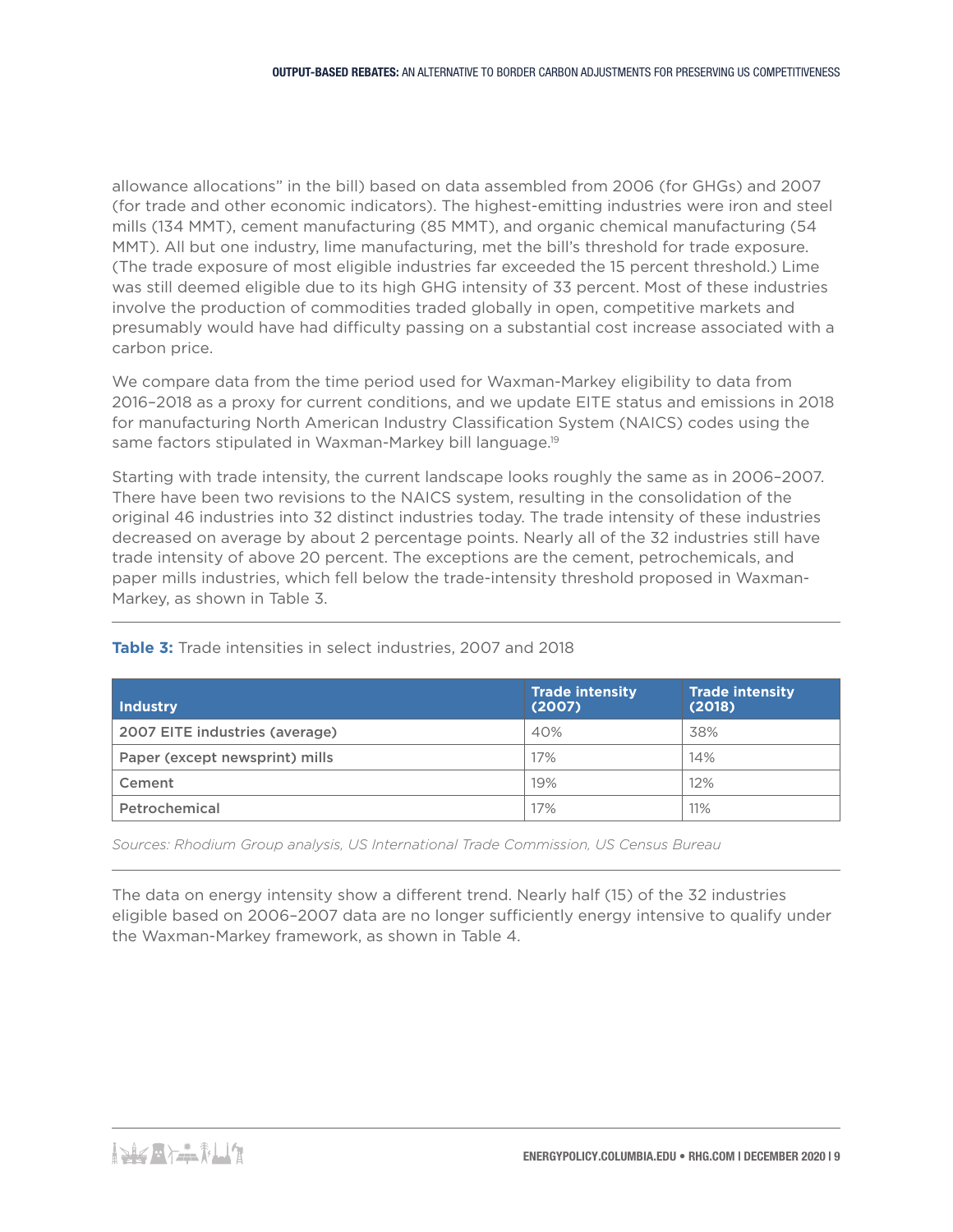| <b>Industry</b>                                        | <b>Energy intensity</b><br>(2007) | <b>Energy intensity</b><br>(2018) |
|--------------------------------------------------------|-----------------------------------|-----------------------------------|
| 2007 EITE industries (average)                         | 8%                                | 5%                                |
| Malt                                                   | 9%                                | 3%                                |
| Iron and steel mills and ferroalloy                    | 9%                                | 4%                                |
| Clay building material and refractories                | 8%                                | 4%                                |
| Synthetic dye and pigment                              | 6%                                | 3%                                |
| All other basic organic chemical                       | 6%                                | 3%                                |
| Artificial and synthetic fibers and filaments          | 6%                                | 4%                                |
| Petrochemical                                          | 6%                                | 4%                                |
| Carbon and graphite product                            | 6%                                | 4%                                |
| Iron foundries                                         | 6%                                | 4%                                |
| Pottery, ceramics, and plumbing fixture                | 5%                                | 3%                                |
| Synthetic rubber                                       | 5%                                | 3%                                |
| Cyclic crude, intermediate, and gum and wood chemical  | 5%                                | 3%                                |
| Rope, cordage, twine, tire cord, and tire fabric mills | 5%                                | 3%                                |
| <b>Plastics material and resin</b>                     | 5%                                | 4%                                |
| Fiber, yarn, and thread mills                          | 5%                                | 4%                                |

**Table 4:** Energy intensities in select industries, 2007 and 2018

*Sources: Rhodium Group analysis, US Census Bureau*

While the exact explanations for these changes are industry specific, one overarching trend is that energy costs have declined substantially in the intervening years. Most notably, the price of natural gas for industrial users has declined by 50 percent since 2007. As a result, across the manufacturing sector as a whole, the cost of purchased fuels as a share of the value of shipments also decreased by about half from 2006–2007 to 2018, and by 51 percent in absolute terms (in real 2018 dollars).

Industries eligible for OBRs under Waxman-Markey emitted 731 million metric tons of CO<sub>2</sub>e in 2006, which was about 50 percent of manufacturing emissions. These same industries emitted 496 million metric tons in 2018. The data from 2018 show that if the same metrics and thresholds were used to determine eligibility today:

- 129 million tons (18 percent) of 2006 emissions come from industries that would no longer be eligible due to lower trade exposure
- 312 million tons (43 percent) of 2006 emissions come from industries that would no longer be eligible due to lower energy intensity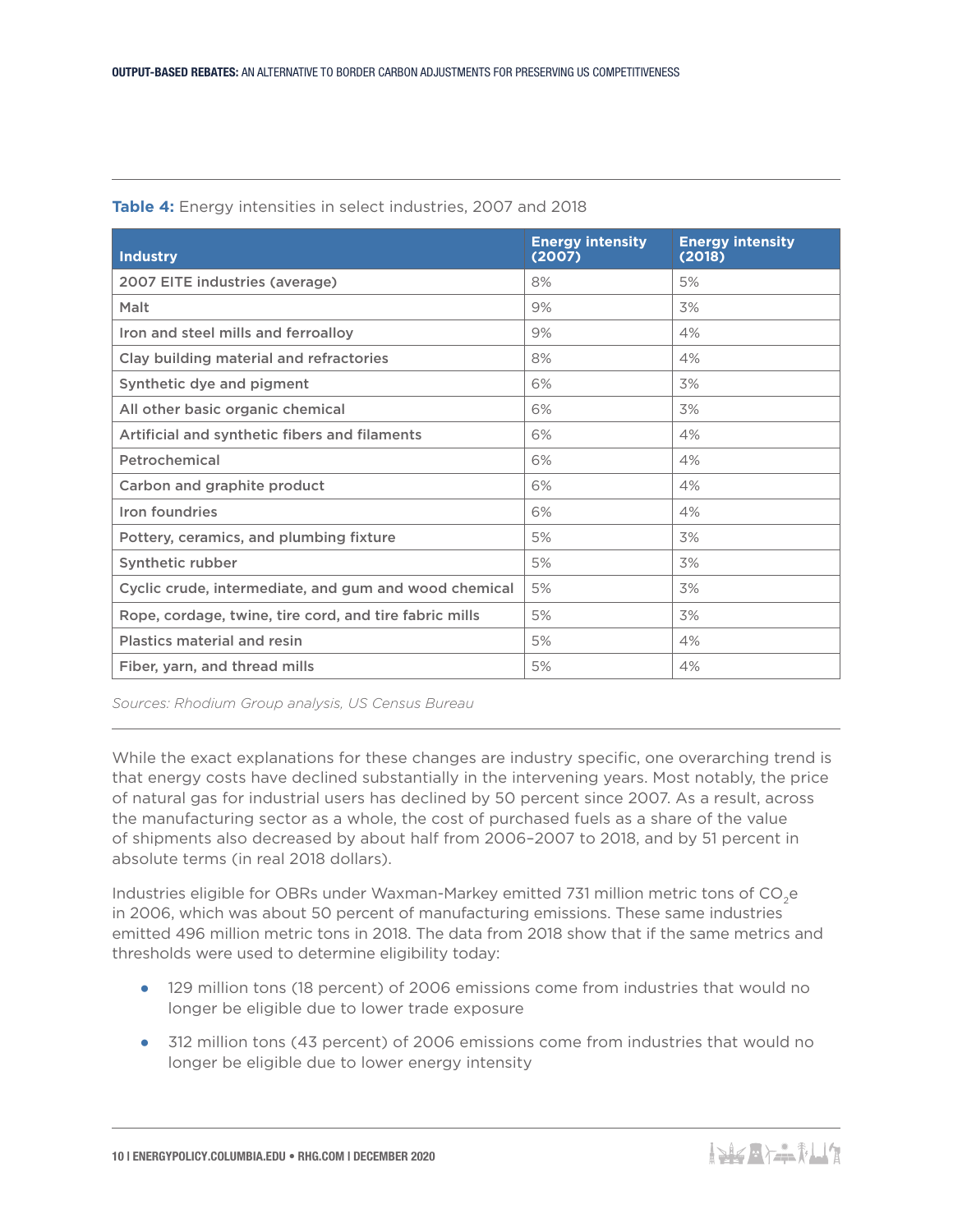● 48 million tons (7 percent) of 2006 emissions come from industries that would no longer be eligible due to NAICS reclassifications (as discussed above) or certain special cases<sup>20</sup>

The remaining 14 eligible industries have also seen annual emissions decline—by 67 million tons-since 2006.<sup>21</sup> That leaves just 174 million tons of GHG emissions from industries eligible for output-based rebates (see Figure 2), which is just 24 percent of the emissions eligible using the 2006 data and 43 percent of total manufacturing emissions.



**Figure 2:** Decomposition of emissions coverage, 2006–2018

Finally, Figure 3 shows that when the Waxman-Markey thresholds are used to determine eligibility, the industries that would be eligible today account for a much smaller share of the US manufacturing sector than when using metrics other than emissions, such as jobs and value of shipments. Alternatively, when the Waxman-Markey-eligible *industries* are assumed to retain eligibility for OBRs today, the emissions, jobs, and value of shipments eligible for rebates would still fall, but the drop would not be nearly as large.

*Sources: Rhodium Group analysis, US International Trade Commission, US Census Bureau, Environmental Protection Agency*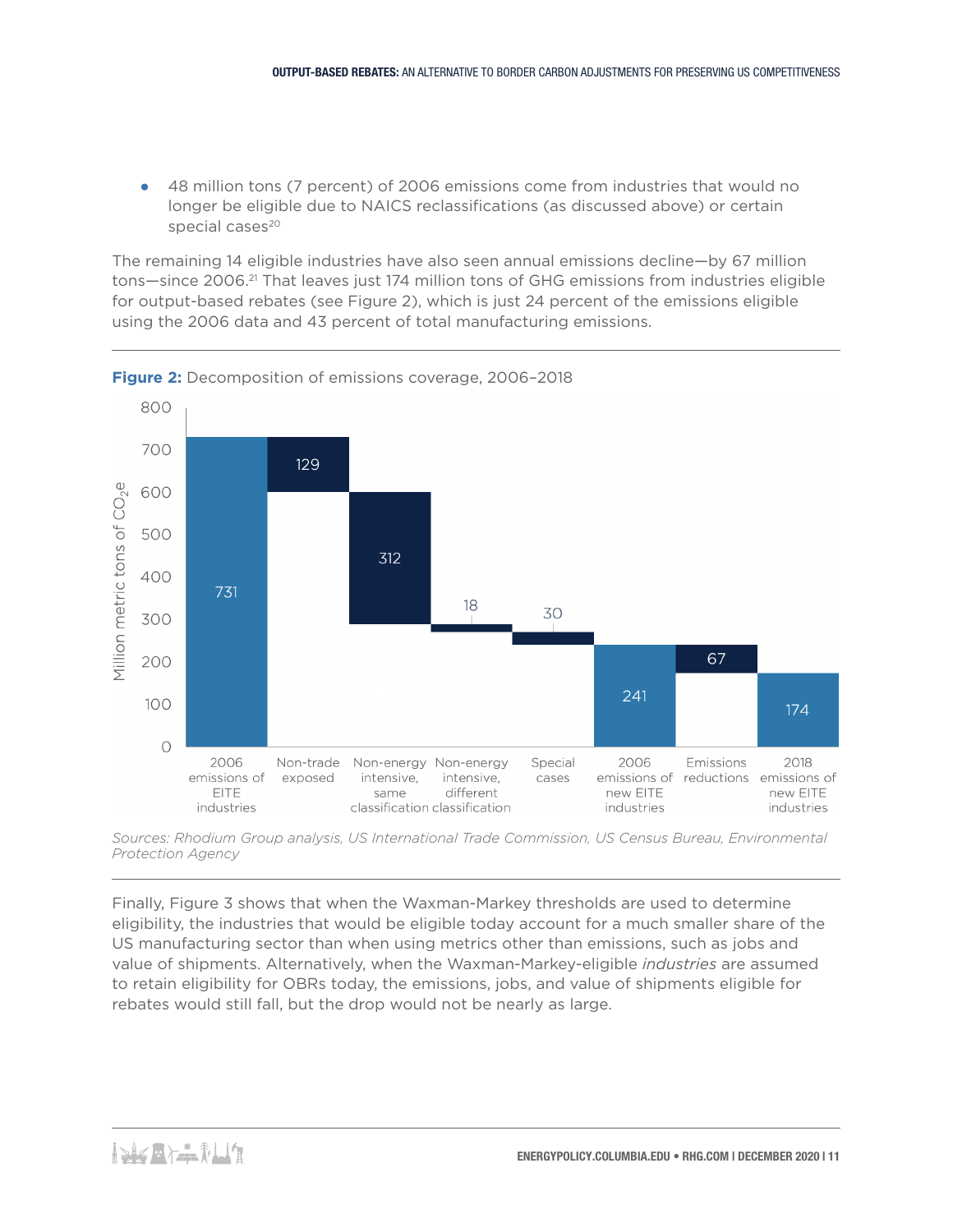

**Figure 3:** Percent of manufacturing emissions, jobs, and value of shipments eligible for OBRs, 2006–2007 and 2018

*Sources: Rhodium Group analysis, US International Trade Commission, US Census Bureau, Environmental Protection Agency*

## Estimating the Value of Output-Based Rebates

A key advantage of using a border carbon adjustment to address concerns of competitiveness and leakage caused by a carbon price is that due to the offsetting effects of taxing imports and providing a rebate to exports, a BCA may not require any additional government revenue. In contrast, output-based rebates would need to be funded, for example, with a portion of the revenue from the carbon price. But how much revenue is needed?

The Waxman-Markey cap-and-trade program would have set aside about 13–16 percent of emissions allowances to fund the output-based rebate program.22 Assuming the OBRs are designed such that they, on average, equal the payments of the carbon tax by eligible industries, that is equivalent to using 13–16 percent of the revenue from a carbon tax for OBRs.

Covering the same industries or using the same metrics and thresholds as Waxman-Markey today would require a smaller share of funding from a carbon tax due to the changes in energy intensity and trade intensity of US manufacturing, among other smaller factors described above. In particular, assuming the same industries covered by Waxman-Markey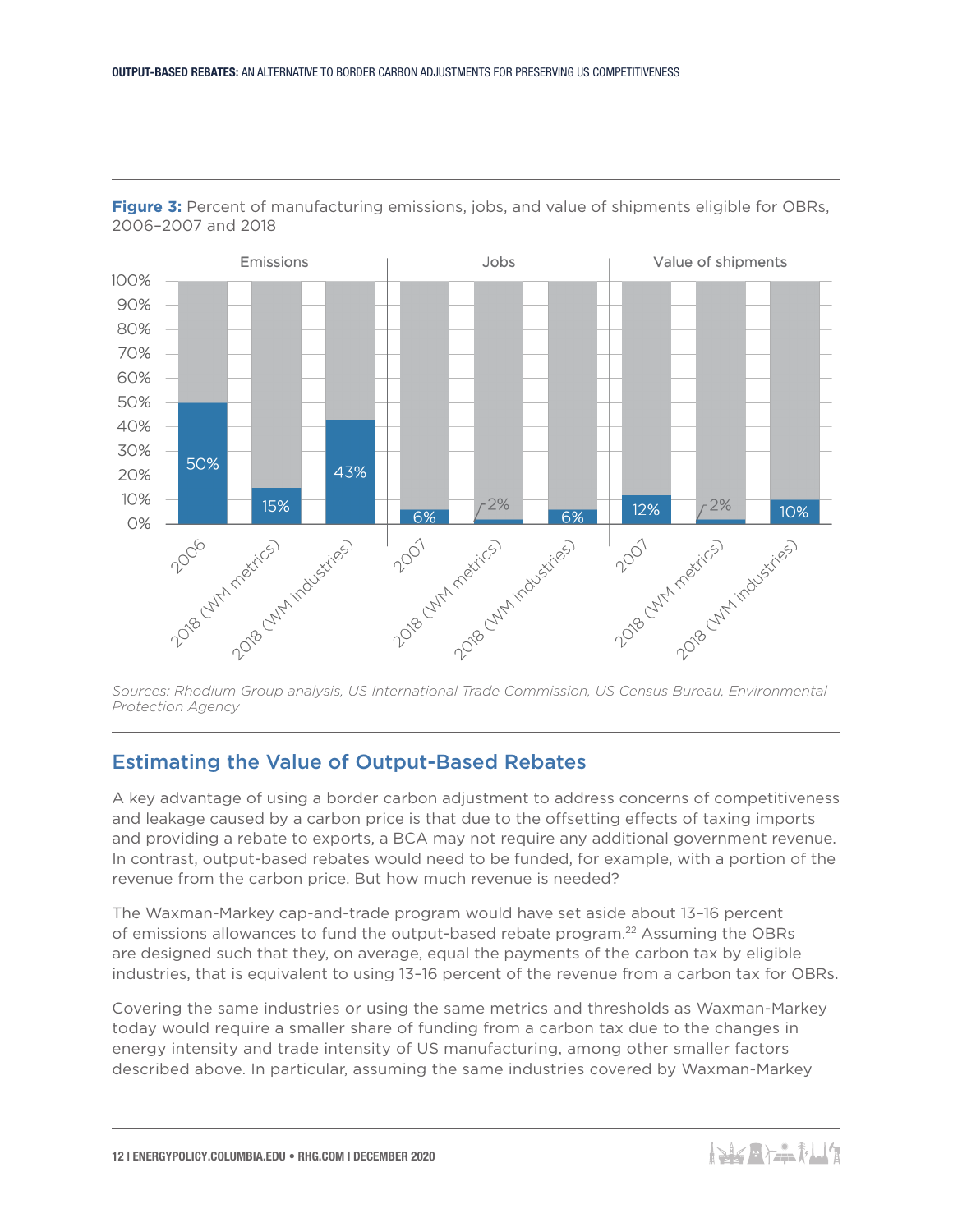are eligible for rebates, roughly 10 percent of the carbon tax revenue is required to fund the OBR program. Using the same metrics and thresholds as Waxman-Markey to determine eligibility, between 3 and 4 percent of the carbon tax revenue is needed to fund the OBR program (see Table 5). Assuming a carbon price of \$25/ton, that is equivalent to \$4.35 billion to \$12.4 billion annually.

That would leave 90 to 97 percent of the carbon tax revenue for other priorities, which may include rebates or tax cuts to individuals or investments in clean energy or other government programs. A portion of the remaining revenue could also enable a broader portion of US industries to be covered by OBRs.

|                                          | <b>WM</b> metrics | <b>WM</b> industries |
|------------------------------------------|-------------------|----------------------|
| <b>Total EITE emissions (MMT)</b>        | 174               | 496                  |
| % of total energy sector CO <sub>2</sub> | 3.45%             | 9.83%                |
| Total rebate value at \$25/ton           | \$4.35 billion    | \$12.4 billion       |

#### **Table 5:** Characteristics of OBRs under Waxman-Markey approaches

*Sources: Authors' calculations* 

*.*

## Conclusions and Next Steps

A carbon pricing policy can be designed to keep domestic industries on a level playing field with foreign competitors and lessen emissions leakage. All but one of the 11 carbon prices proposed in the US Congress in 2019–2020 include a border carbon adjustment to accomplish these goals.

Indeed, a BCA has some unique advantages: for example, it is unlikely to require government revenue (in fact, a BCA may raise additional revenue), and consumers retain the full incentive to change behavior from the carbon price signal. A BCA may be the best approach for keeping domestic industries on a level playing field with foreign competitors.

But it is not the open-and-shut case that the consensus in current proposals might suggest. Policy makers may wish to consider output-based rebates, which are not included in the recent proposals to Congress, as an alternative to BCAs for the following reasons:

- OBRs avoid the complexities of determining the carbon content of foreign goods;
- OBRs avoid the complexities of accounting for foreign regulations;
- Due to the reduced administrative complexity, a larger portion of industries could receive OBRs than BCAs;
- The revenue requirements are arguably small (perhaps 3 to 10 percent of total carbon tax revenue using the precedents of Waxman-Markey).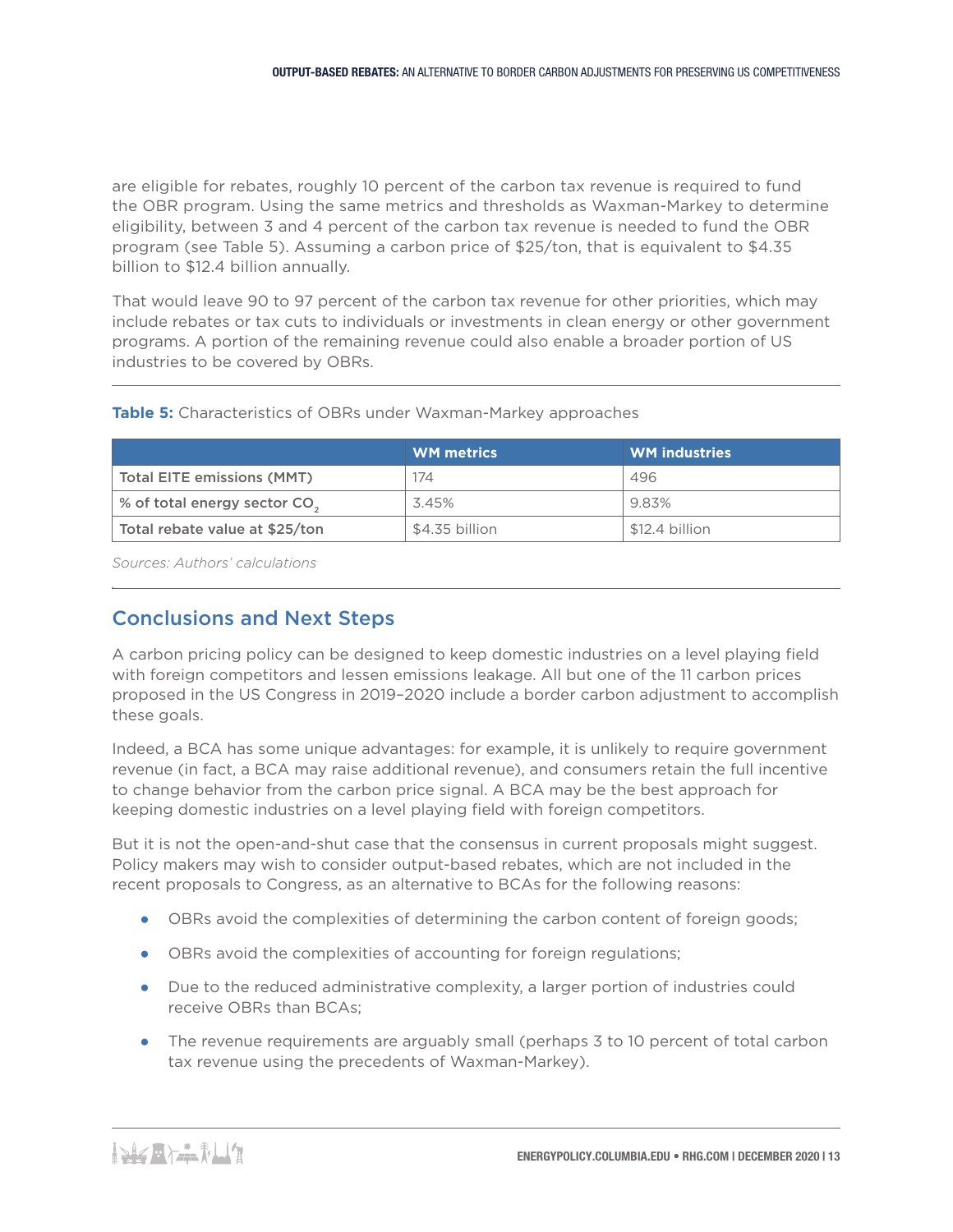Another possibility is that an OBR program could transition into a BCA program in the future, allowing more time to set up a complex administrative structure and/or enable other countries to adopt similar programs.

Importantly, neither a BCA nor an OBR is a panacea. Some emissions leakage will take place due to other factors like relative price changes of internationally traded products.<sup>23</sup> In addition, supporting domestic industries that pollute can have an obvious downside to affected local communities. Depending on policy design, mechanisms to prevent leakage overseas mean that harm to Americans living near polluting facilities will remain, disproportionately affecting people of color and those in lower-income neighborhoods.<sup>24</sup> The impact of the carbon price may be beneficial to disadvantaged communities on the whole (this appears to be the case in California, for example<sup>25</sup>), but local equity is a key issue in designing any climate policies, including OBRs.

The findings in this commentary raise various questions the authors plan to explore, including:

- **Are the Waxman-Markey metrics and thresholds appropriate?** Alternatively, might other metrics or thresholds capture a fuller picture of vulnerable domestic industries?
- **How important is addressing competitiveness and emissions leakage?** For example, is the prevention of international leakage of up to 174 million metric tons of greenhouse gases (about 0.3 percent of global GHGs) and the protection of about 2 percent of the total value of US industrial shipments worth the complexity added by a BCA or OBR program?

#### **Notes**

- 1. There is another form of emissions leakage that can occur when a major economy imposes an ambitious climate policy (e.g., a carbon price or other measures) that materially reduces global demand for fossil fuels. When this occurs, global prices for fossil fuels decline, all else being equal, allowing firms not subject to the carbon price to take advantage of lower energy costs. This phenomenon has the potential to lead to higher emissions that offset some of the reductions in the country taking climate action. See Liwayway Adkins et al., "The Impact on U.S. Industries of Carbon Prices with Output-Based Rebates over Multiple Time Frames" (working paper, Resources for the Future, Washington, DC, 2010), [https://www.rff.org/publications/working-papers/the-impact-on](https://www.rff.org/publications/working-papers/the-impact-on-us-industries-of-carbon-prices-with-output-based-rebates-over-multiple-time-frames-1/)[us-industries-of-carbon-prices-with-output-based-rebates-over-multiple-time-frames-1/,](https://www.rff.org/publications/working-papers/the-impact-on-us-industries-of-carbon-prices-with-output-based-rebates-over-multiple-time-frames-1/) for more discussion. This non-trade related form of leakage is not a focus of this paper.
- 2. Jason Ye, "Carbon Pricing Proposals in the 116th Congress." Center for Climate and Energy Solutions, September 2020, [https://www.c2es.org/document/carbon-pricing-proposals-in](https://www.c2es.org/document/carbon-pricing-proposals-in-the-116th-congress/)[the-116th-congress/](https://www.c2es.org/document/carbon-pricing-proposals-in-the-116th-congress/).
- 3. Ibid.
- 4. Samuel S. Kortum and David A. Weisbach, "Border Adjustments for Carbon Emissions: Basic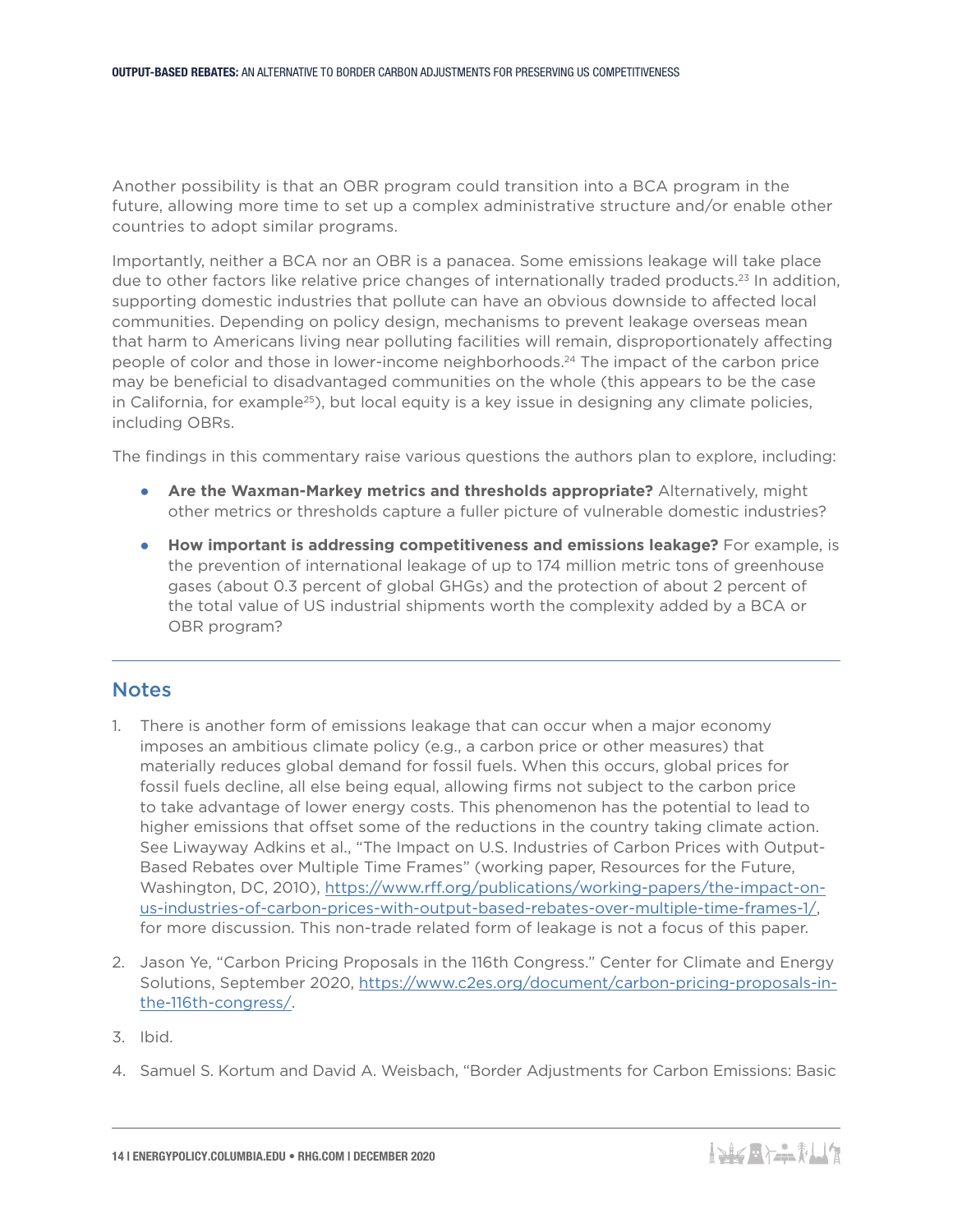Concepts and Design" (working paper, Resources for the Future, Washington, DC, 2016).

- 5. In 2018, the US exported 9,245 products and 18,607 products were imported (at the HS10 digit level). See<https://wits.worldbank.org/countrysnapshot/en/USA/textview>.
- 6. Christian Lininger, *Consumption-Based Approaches in International Climate Policy* (Cham, Switzerland: Springer Climate, 2015.
- 7. Kortum and Weisbach, "Border Adjustments for Carbon Emissions."
- 8. Brian Flannery et al., "Framework Proposal for a US Upstream Greenhouse Gas Tax with WTO-Compliant Border Adjustments" (working paper, Resources for the Future, Washington, DC, 2018).
- 9. Ye, "Carbon Pricing Proposals in the 116th Congress."
- 10. Ibid.
- 11. "WTO and the Border Adjustment Laser Talk," Citizens' Climate Lobby, n.d., [https://](https://citizensclimatelobby.org/laser-talks/wto-and-the-border-adjustment/) [citizensclimatelobby.org/laser-talks/wto-and-the-border-adjustment/.](https://citizensclimatelobby.org/laser-talks/wto-and-the-border-adjustment/)
- 12. Different types of cement require different amounts of energy to produce. Gray cement, largely used in construction, has a different emissions-rate benchmark than, for example, white cement, which is used for more aesthetic purposes.
- 13. Output-Based Pricing System Regulations, SOR/2019-266 § (2019), Government of Canada: Justice Laws, [https://laws-lois.justice.gc.ca/eng/regulations/SOR-2019-266/FullText.html.](https://laws-lois.justice.gc.ca/eng/regulations/SOR-2019-266/FullText.html)
- 14. Carolyn Fischer and Alan K. Fox, "Comparing Policies to Combat Emissions Leakage: Border Carbon Adjustments Versus Rebates," *Journal of Environmental Economics and Management* 64, no. 2 (2012): 199–216.
- 15. Francesco Guarascio and Jonas Ekblom, "Explainer: What an EU Carbon Border Tax Might Look like and Who Would Be Hit," Reuters, December 10, 2019,<https://reut.rs/3lnsqT6>.
- 16. Waxman-Markey also provided for border adjustment for these industries if products are imported from other countries that have not taken action on climate.
- 17. Waxman-Markey defined industries by their six-digit NAICS code—for example, "Tire Manufacturing" or "Iron and Steel Mills and Ferroalloy Manufacturing."
- 18. "The Effects of H.R. 2454 on International Competitiveness and Emission Leakage in Energy-Intensive Trade-Exposed Industries," EPA, December 2, 2009, [https://www.epa.](https://www.epa.gov/sites/production/files/2016-07/documents/interagencyreport_competitiveness-emissionleakage.pdf) [gov/sites/production/files/2016-07/documents/interagencyreport\\_competitiveness](https://www.epa.gov/sites/production/files/2016-07/documents/interagencyreport_competitiveness-emissionleakage.pdf)[emissionleakage.pdf](https://www.epa.gov/sites/production/files/2016-07/documents/interagencyreport_competitiveness-emissionleakage.pdf).
- 19. For energy and trade intensity, we use the United States Census Annual Survey of Manufacturers (2015–2018), United States International Trade Commission data (2015– 2018). For greenhouse gas emissions, the bill stipulates use of "the best available data." We use data from the EPA's Environmentally Extended Input-Output Model, which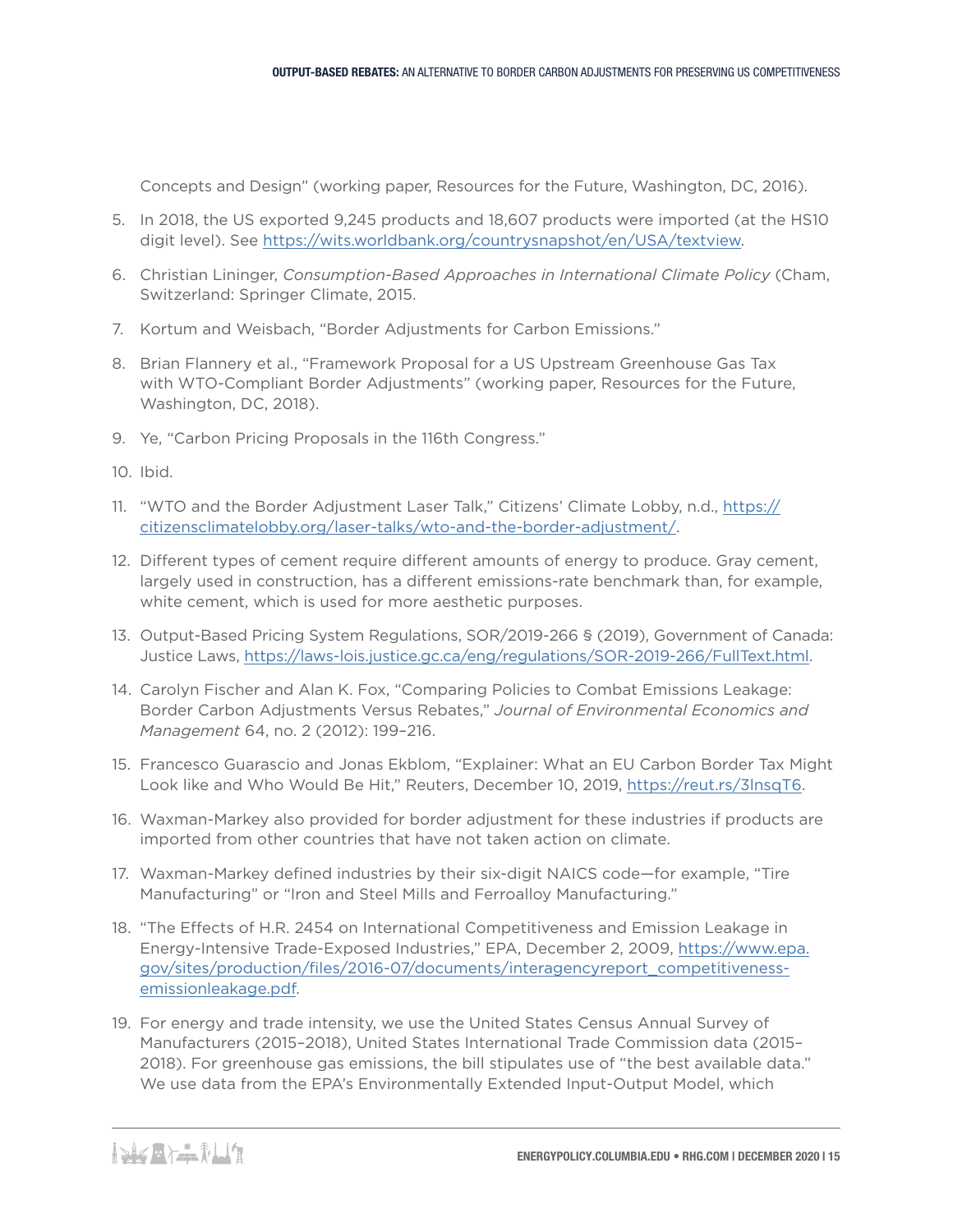provides NAICS code-level GHG emissions for the year 2013, [https://www.sciencedirect.](https://www.sciencedirect.com/science/article/abs/pii/S0959652617308806) [com/science/article/abs/pii/S0959652617308806](https://www.sciencedirect.com/science/article/abs/pii/S0959652617308806).

- 20. The EPA analysis included several metal production NAICS codes that they determined presumptively eligible on the basis of Waxman-Markey bill language, not the energy intensity of those specific NAICS codes. We exclude those industries from this analysis.
- 21. These emissions reductions could be due to a variety of factors including fuel switching, improvements in energy efficiency, and switching to less GHG-intensive processes but also structural changes like reduced output or offshoring of some production.
- 22. Waxman-Markey took a phased approach to covering emissions. In the first phase, industrial emissions were not covered at all. In the second phase, most industrial emissions were included and 15 percent of allowances, or 757 million tons, were set aside for the OBR program. At the start of the third phase, 13.4 percent of allowances, or 729 million tons, of allowances were set aside. As the emissions cap declined, the share of allowances remained at 13.4 for 10 years and then phased down to zero over several years. For more information, see John Larsen, Alexia Kelly, and Robert Heilmayr, "WRI Summary of H.R. 2454, the American Clean Energy and Security Act (Waxman-Markey)," World Resources Institute, 2009, [https://pdf.wri.org/wri\\_summary\\_of\\_aces\\_0731.pdf.](https://pdf.wri.org/wri_summary_of_aces_0731.pdf)
- 23. Joseph E. Aldy, "Frameworks for Evaluating Policy Approaches to Address the Competitiveness Concerns of Mitigating Greenhouse Gas Emissions" working paper, Resources for the Future, Washington, DC, 2016; Fischer and Fox, "On the Scope for Output-Based Rebating in Climate Policy."
- 24. Lara J. Cushing et al., *A Preliminary Environmental Equity Assessment of California's Capand-Trade Program* (Los Angeles, USC Program for Environmental and Regional Equity 2016), [https://dornsife.usc.edu/PERE/enviro-equity-CA-cap-trade.](https://dornsife.usc.edu/PERE/enviro-equity-CA-cap-trade)
- 25. Danae Hernandez-Cortes and Kyle C. Meng, "Do Environmental Markets Cause Environmental Injustice? Evidence from California's Carbon Market" working paper 27205, National Bureau of Economic Research, Cambridge, MA, 2020, [https://www.nber.org/](https://www.nber.org/papers/w27205) [papers/w27205](https://www.nber.org/papers/w27205).

## Acknowledgments

This commentary represents the research and views of the authors. It does not necessarily represent the views of the Center on Global Energy Policy or Rhodium Group.

This work was made possible by support from the Center on Global Energy Policy. More information is available at [https://energypolicy.columbia.edu/about/partners.](https://energypolicy.columbia.edu/about/partners)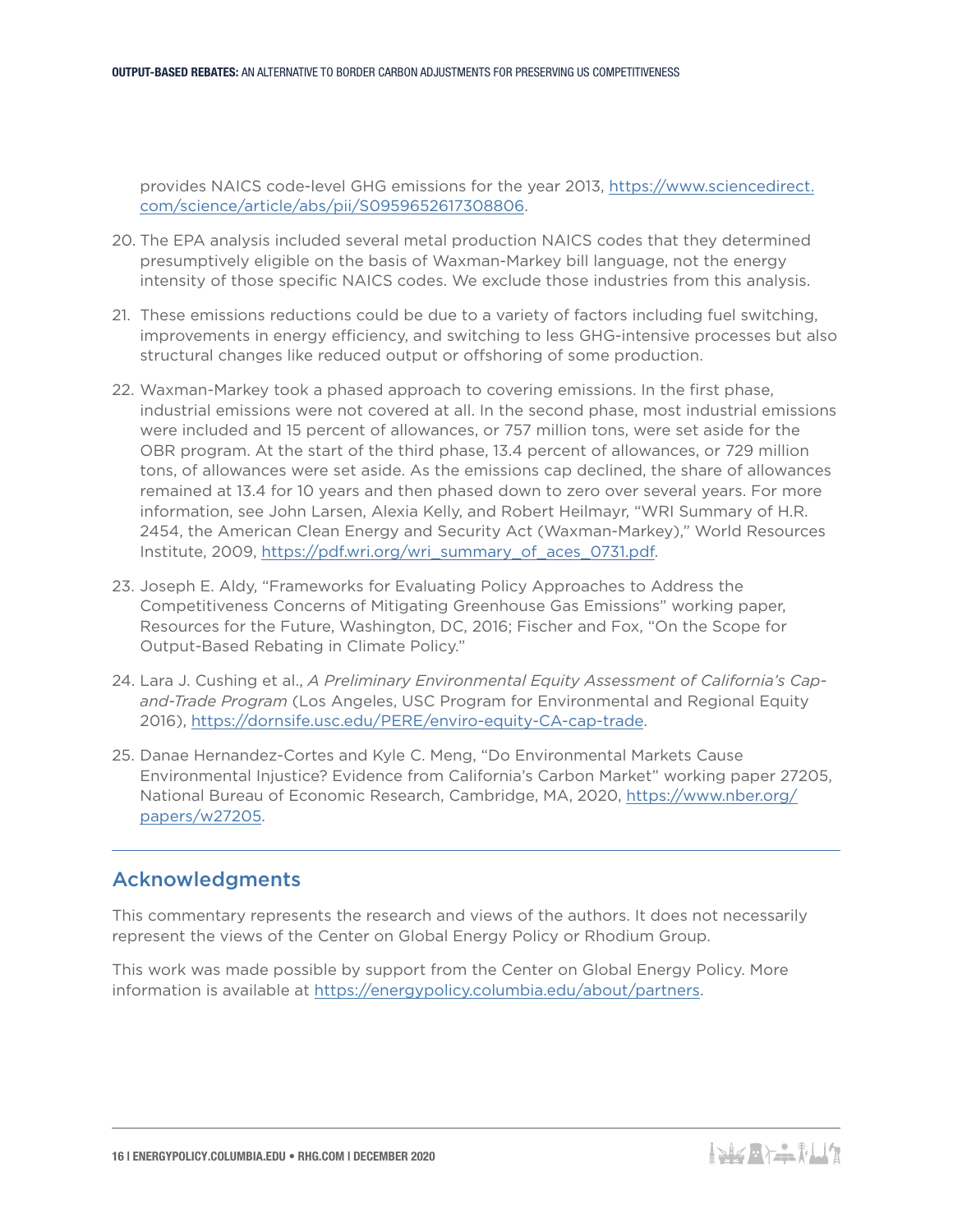# About the Authors

**Dr. Noah Kaufman** is a research scholar at the Center on Global Energy Policy SIPA at Columbia University. He is an economist, leads research focused on climate change policies, and teaches a course on energy decarbonization. Under President Obama, Noah served as the deputy associate director of Energy & Climate Change at the White House Council on Environmental Quality. At World Resource Institute, Noah led projects on carbon pricing, the economic impacts of climate policies, and long-term decarbonization strategies. Previously, he was a senior consultant in the Environment Practice of NERA Economic Consulting. Noah received his BS in economics from Duke University and his MS and PhD in economics from the University of Texas at Austin, where his dissertation examined optimal policy responses to climate change.

**John Larsen** is a director at Rhodium Group and leads the firm's US power sector and energy systems research. He specializes in analysis of national and state clean energy policy and market trends. Previously, John worked for the US Department of Energy's Office of Energy Policy and Systems Analysis, where he served as an electric power policy advisor. Prior to working in government, he led federal and congressional policy analysis in the World Resources Institute's Climate and Energy Program. John is a non-resident senior associate in the Energy and National Security Program at the Center for Strategic and International Studies. He has lectured at several academic institutions, including Johns Hopkins University and Amherst College. He holds a bachelor's degree in environmental science from the University of Massachusetts, Amherst and a master's degree in urban and environmental policy and planning from Tufts University.

**Ben King** is a research analyst at Rhodium Group, focusing on US energy policy and markets. Prior to joining Rhodium, Ben was an analyst in the US Department of Energy's Office of Energy Efficiency and Renewable Energy (EERE), where he worked on demand-side efficiency analysis and electricity market policy. Ben also served as deputy chief of staff in EERE and developed clean energy policy resources for cities and states at the US Environmental Protection Agency. Ben holds a bachelor's degree in political science and music from Florida State University and a master's degree in public policy with an energy and environmental focus from Georgetown University.

**Peter Marsters** is a research associate focused on supporting the Carbon Tax Research Initiative at the Center on Global Energy Policy. His work focuses on the policy levers and economic outcomes of deep decarbonization and carbon pricing. Peter has researched and published on issues such as state-level transitions to 100 percent clean energy, the energy and environmental implications of a federal carbon tax, and the future of the US coal industry. Before joining CGEP, he worked at the Rhodium Group, the National Renewable Energy Laboratory, and the Woodrow Wilson Center for International Scholars. He holds a master of arts in energy and resources from the University of California, Berkeley and a bachelor of science in history from Bates College.